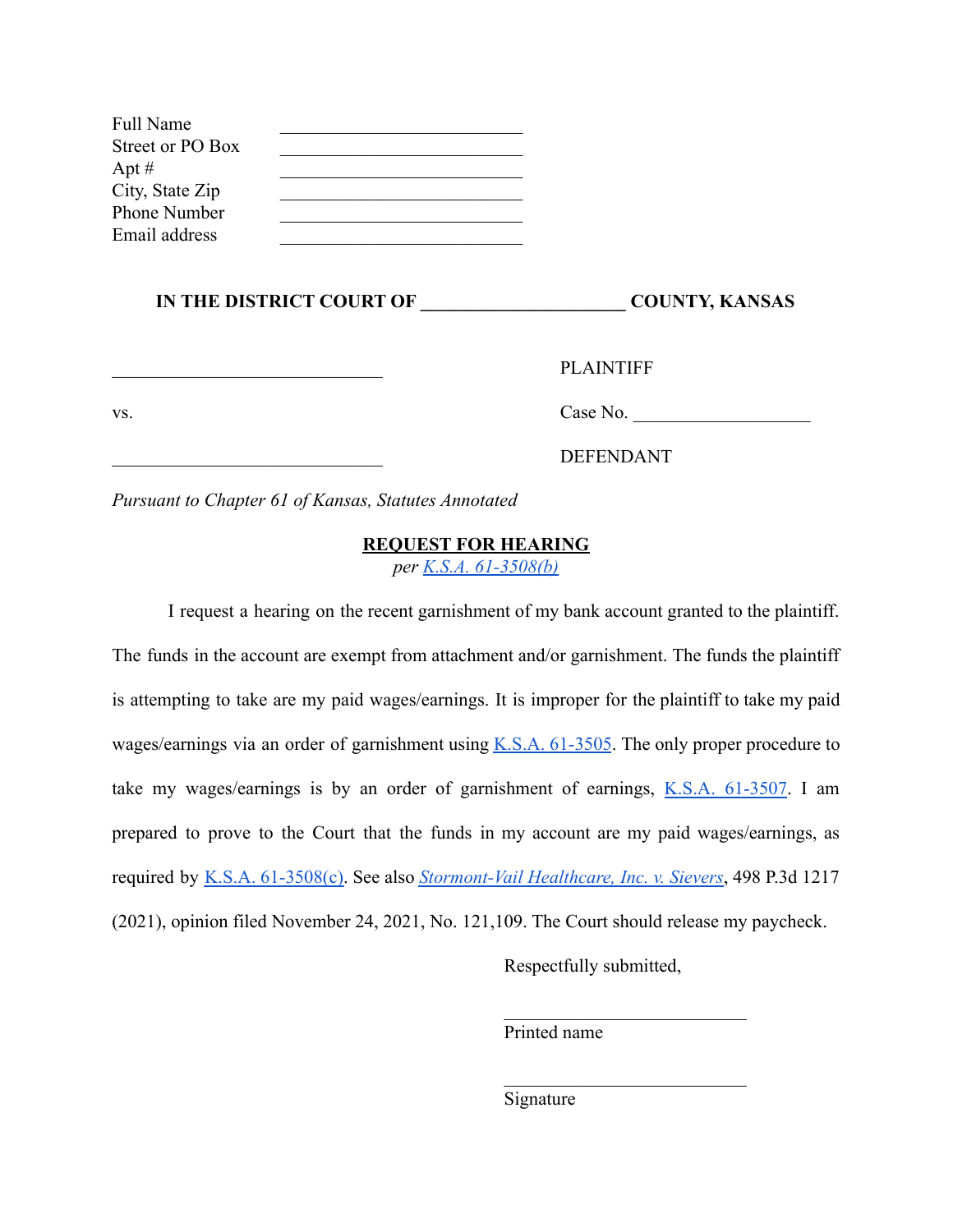#### $\mathcal{L}_\mathcal{L} = \{ \mathcal{L}_\mathcal{L} = \{ \mathcal{L}_\mathcal{L} = \{ \mathcal{L}_\mathcal{L} = \{ \mathcal{L}_\mathcal{L} = \{ \mathcal{L}_\mathcal{L} = \{ \mathcal{L}_\mathcal{L} = \{ \mathcal{L}_\mathcal{L} = \{ \mathcal{L}_\mathcal{L} = \{ \mathcal{L}_\mathcal{L} = \{ \mathcal{L}_\mathcal{L} = \{ \mathcal{L}_\mathcal{L} = \{ \mathcal{L}_\mathcal{L} = \{ \mathcal{L}_\mathcal{L} = \{ \mathcal{L}_\mathcal{$ **THIS PART IS TO BE COMPLETED BY THE CLERK OF THE DISTRICT COURT**

The hearing requested shall be held on the day of the contract of the contract of the contract of the contract of the contract of the contract of the contract of the contract of the contract of the contract of the contract

 $20$ , at  $(\text{time})$  o'clock  $(\text{a.m.}/\text{p.m.}).$ 

#### $\mathcal{L}_\mathcal{L} = \{ \mathcal{L}_\mathcal{L} = \{ \mathcal{L}_\mathcal{L} = \{ \mathcal{L}_\mathcal{L} = \{ \mathcal{L}_\mathcal{L} = \{ \mathcal{L}_\mathcal{L} = \{ \mathcal{L}_\mathcal{L} = \{ \mathcal{L}_\mathcal{L} = \{ \mathcal{L}_\mathcal{L} = \{ \mathcal{L}_\mathcal{L} = \{ \mathcal{L}_\mathcal{L} = \{ \mathcal{L}_\mathcal{L} = \{ \mathcal{L}_\mathcal{L} = \{ \mathcal{L}_\mathcal{L} = \{ \mathcal{L}_\mathcal{$ **THIS PART IS TO BE COMPLETED BY DEFENDANT**

### **CERTIFICATE OF SERVICE**

On the day of  $\qquad \qquad$  20  $\qquad$ , I sent a copy of the

above "Request for Hearing" to the plaintiff as indicated below:

By (either is appropriate):

 $\Box$  Hand-delivery *or*  $\Box$  First-class mail

 $\Box$  To the plaintiff directly at the following address:

 $\Box$  To the plaintiff's attorney, if the plaintiff is represented by an attorney, at the following address:

 $\mathcal{L}_\text{max}$  $\mathcal{L}_\text{max}$ 

 $\mathcal{L}_\text{max}$  $\mathcal{L}_\text{max}$ 

 $\mathcal{L}_\text{max}$  $\mathcal{L}_\text{max}$  $\mathcal{L}_\text{max}$  $\mathcal{L}_\text{max}$  $\mathcal{L}_\text{max}$ 

Signature of the defendant

 $\mathcal{L}_\text{max}$